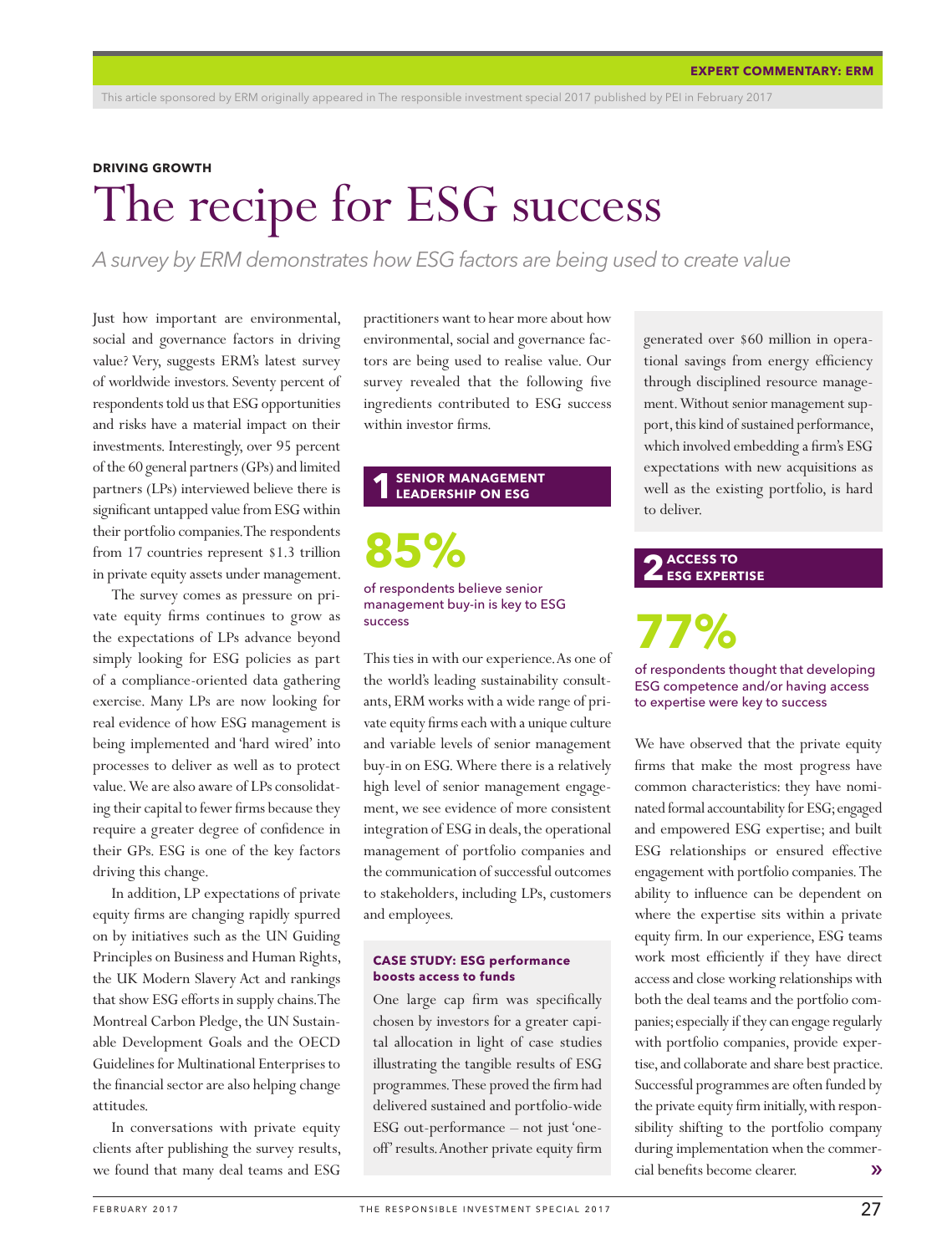This article sponsored by ERM originally appeared in The responsible investment special 2017 published by PEI in February 2017

#### ››

#### **CASE STUDY: Avoiding the commercial consequences of emerging social issues**

The ESG agenda is constantly evolving and often framed in the context of fast-paced social media and online campaigns, such as those relating to supply chain and human rights. This is set to continue with so-called 'soft-law' and legislation such as the UK's Modern Slavery Act, which requires companies with a turnover in excess of £36 million to publish an annual statement detailing what the company has done to assess and tackle modern slavery within its supply chain and its own business. In October 2016 the Financial Times reported that M&S and SABMiller "rated highly" and Babcock International "scored the lowest" in a civil society ranking of early reports.

SportsDirect and ASOS have also come under fire for labour conditions in their operations. This can lead to legal action as shown by the KIK Germany payout regarding a Pakistani supplier, the ongoing \$2 billion Canadian case against Joe Fresh and the slavery claim by Eritrean miners.

### **3** INTEGRATION OF ESG IN DEAL AND OPERATIONS TEAMS

# **75%**

#### of respondents thought integration was key to ESG success

In our experience, what also sets leading firms apart is their ability to embed responsible investment considerations in the deal process, ensuring that ESG aspects

are documented in investment committee papers and that material aspects are factored in to the development and delivery of value creation programmes. Systematic consideration of ESG ensures that appropriate action can be taken where it is material to either creating or protecting value.

We are also seeing a change with regard to the scope of work which deal teams want

to address, with climate change and the transition to low carbon energy; human rights and modern slavery; and sustainable products and product stewardship all featuring regularly in due diligence and value creation/ protection strategies. Some of these have implications to enterprise value beyond the hold period, with potential implications to exit values and therefore exit planning.

#### **CASE STUDY: The transition to low carbon energy**

Looking beyond the hold period, PE firms are identifying ESG risks and opportunities that could impact PC revenue and therefore value. For example, the transition to low carbon energy has been triggered by climate policy and technology advances. The low carbon energy transition will impact the value of companies across a number of sectors, including those associated with carbon emissions and those which service or depend upon high carbon emission sectors for their revenues. In this context, it is critical to consider not just first order (i.e. direct) exposure to high carbon sectors, but second and third order (i.e. indirect) exposures to high carbon sectors, including service-related industries. Investor pressure is mounting for companies to evaluate and disclose the potential financial impacts from the transition to low carbon energy. In December 2016, the Financial Stability Board Task Force on Climate-related Financial Disclosures (TCFD) published their recommendations to the G20 for companies to assess and disclose these risks, in the expectation that this will result in some material company valuation adjustments. ERM was engaged by the TCFD to help it develop a recommended approach for assessing the commercial impacts of different low carbon transition scenarios on companies' portfolios and their future prospects.

#### **AND OPPORTUNITIES Reputation Market and Technology Shifts** Growing expectations for Policies and investment to deliver a low carbon emissions economy. responsible conduct from stakeholders, including Reduced market demand investors, lenders and consumers. for higher carbon products/ commodities  $\blacksquare$ Opportunity to enhance Increased demand for energy-efficient, lower carbon reputation and brand value **Loss of trust and confidence** products and services New technologies disrupt in management markets **Policy and Legal Physical Risks** Chronic changes and more An evolving patchwork of

**TYPICAL CATEGORIES OF CLIMATE-RELATED RISKS** 

requirements at international, national and state level.

- **I**ncreased input/operating costs for high carbon activities
- Threats to securing licence to operate for high carbon activities
- **Emerging concern about** liabilities

*Source: TCFD Technical Supplement: The Use of Scenario Analysis in Disclosure of Climate-Related Risks and Opportunities*

frequent and severe extremes

Increased business interruption and damage across operations and supply chains with consequences for input costs, revenues, asset values and insurance claims

of climate.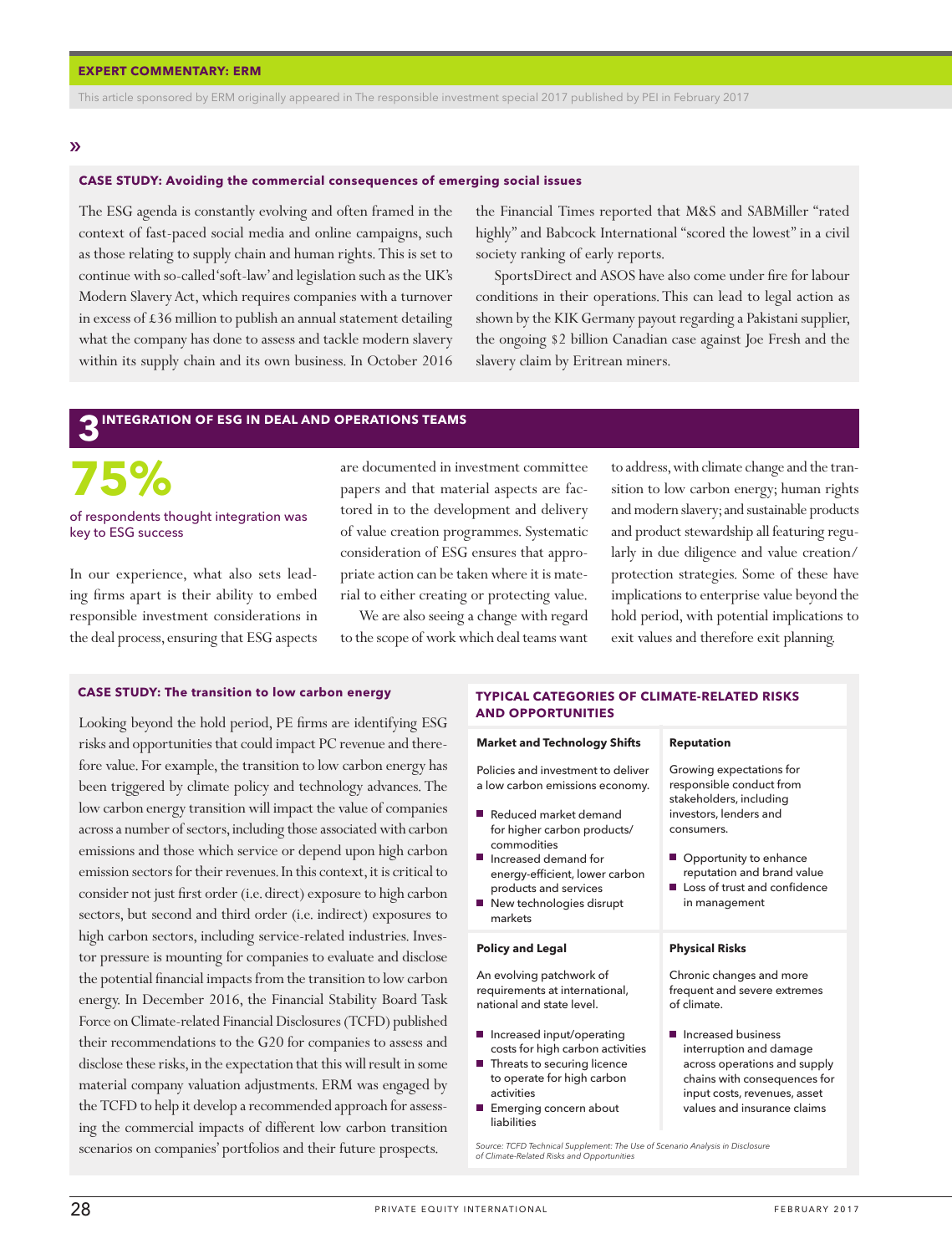**4THE NEED FOR PORTFOLIO COMPANY MANAGEMENT TO PROACTIVELY ADDRESS ESG**

# **65%**

of respondents thought proactive portfolio company management was key to ESG success

For the board, having a regular review and prioritisation of ESG issues can make all the difference. Quantifying the commercial value impact of an issue ensures that ESG risks and opportunities – which are often known about within a portfolio company – can be prioritised and addressed via a practical solution that both generates value and meets increasing LP expectations.

#### **CASE STUDY: How product stewardship strategies can fuel business growth**

Product regulatory compliance presents a key threat to business as increasingly complex legislation to manage environmental and social issues is rolled out around the globe.

If not properly managed, compliance issues can ground product launches to a halt, result in fines and damage customer relationships.

At the same time, business value generated through improved brand image and entry into new markets can be realised through effective product stewardship programmes.

Nielsen's 2015 survey of 30,000 consumers in 60 countries provided firm evidence that consumers favour brands that have a track record on addressing environmental and social issues. It found that brands with a demonstrated commitment to sustainability have grown more than 4 percent globally, while those without grew less than 1 percent.

### **5SHARING OF BEST PRACTICES BETWEEN PORTFOLIO COMPANIES**

**39%**

of respondents thought sharing best practice was the key to success

Some private equity firms commented that it can be hard to share best practices between their portfolio companies, especially when they operate in different sectors. Other private equity firms nevertheless spoke highly of the value of sharing best practice, particularly for more generic challenges or opportunities, such as supply chain human rights and resource/energy efficiency opportunities, as this allows firms to focus time and resources on more important efforts to assess and drive improvements/reduce risk. Many private equity firms now organise regular conferences for their portfolio companies and provide both technical briefings on specific ESG issues such as climate change, water risk and supply chain management, as well as showcasing successful case studies and solutions implemented by their portfolio companies.

#### **INGREDIENTS FOR SUCCESS**

When we asked GPs what, beyond positive LP recognition and senior management buy-in, would really 'move the needle the most' in unlocking further value, they suggested three key success factors: identify, engage and communicate.

The ability to identify material issues early on in the investment process and to conduct holistic due diligence is key to identifying the material ESG opportunities and risks. ESG leaders noted the benefits of being able to identify value creation initiatives systematically at the onset of new investments, so that actions can be

integrated in the value creation plan and timed accordingly during the hold period.

Proactive engagement with portfolio companies at board level, and with operations teams at private equity firm level, where these functions exist, ensures that material business improvement initiatives are implemented. Further scalable opportunities may exist to drive successful pilot projects programmatically across the broader portfolio.

Our survey indicated that only a small minority of private equity firms are currently at the point where they can articulate the value impact of ESG initiatives and improvements in their portfolio companies. However, robust methodologies which link ESG with commercial impact, enable private equity firms and their portfolio companies to communicate credibly with their stakeholders. This can be powerful, especially with LPs, as well as portfolio company customers and employees.

Evidence is increasing that investment firms which explicitly consider ESG are realising financial and non-financial value both during ownership and at exit. We also see private equity firms 'changing gear' in terms of their level of ESG leadership and commitment. The fact is, ESG is moving from a 'tick-box' exercise, towards robust ESG management which is 'hard wired' into processes in order to both deliver and protect value.  $\blacksquare$ 

To read the full report visit **erm.com**

*Only a small minority of private equity firms are currently at the point where they can articulate the value impact of ESG initiatives*